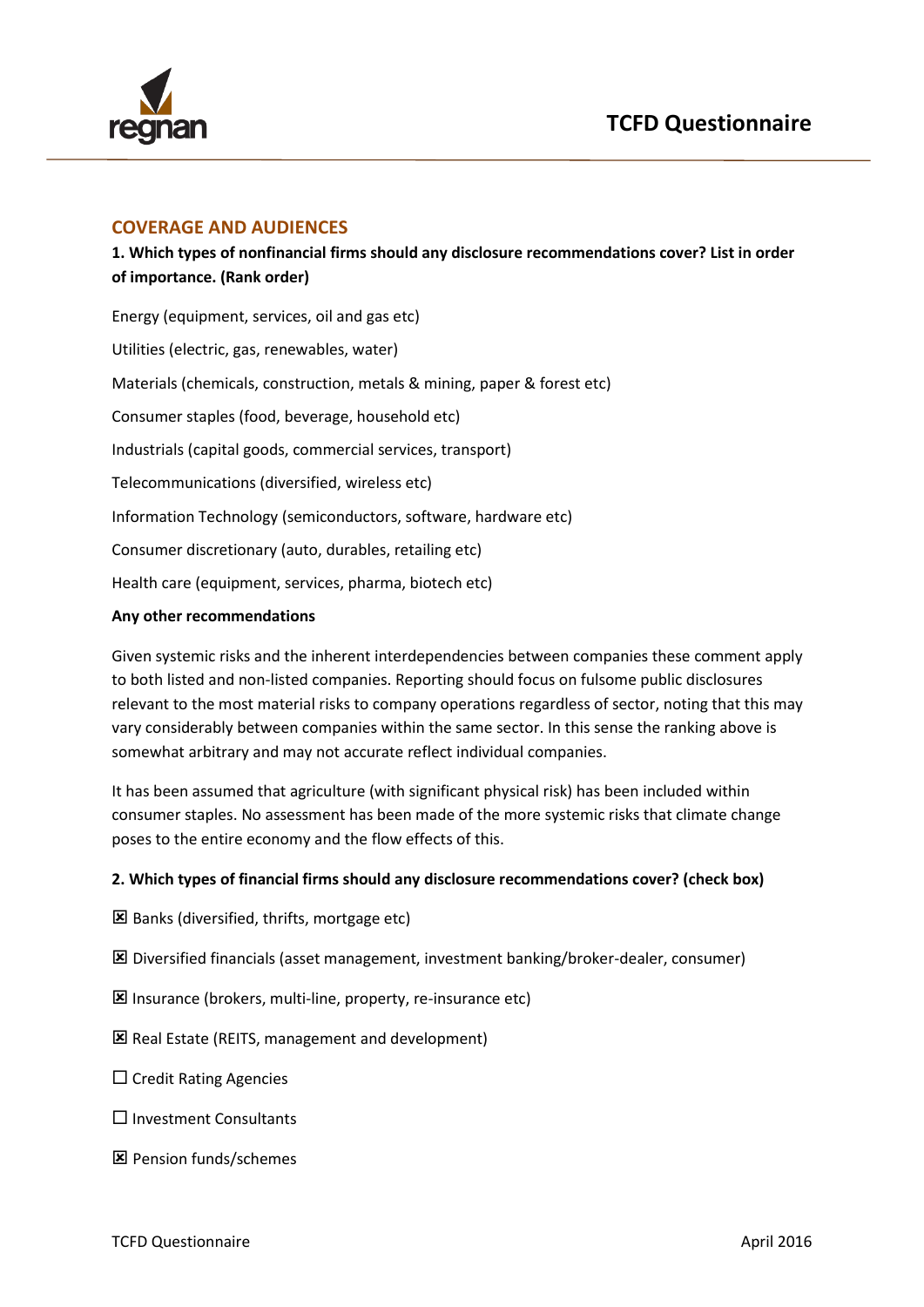

 $\Box$  Other

#### **3. Which users in the financial sector should be considered as the target audience? (Check box)**

- Investors (incl insurance, asset managers, funds, pensions etc)
- Banks (diversified, commercial, project finance)
- $\boxtimes$  Broker-dealers and investment banks
- **区** Credit rating agencies
- **E** Other Regulators and Central banks

### **CLIMATE-RISK DIMENSION**

**4. For nonfinancial preparers of climate risk and opportunity information, what are the top three key concerns that you would like the Task Force to keep in mind in making our recommendations?** 

- 1. The potential for conflict between the principles
- 2. That whilst voluntary there is a strong likelihood that the recommendations will become effectively mandatory, by stakeholder pressure or through influencing mandatory requirements and that this should be considered in the framework design and final recommendations – eg the bar should not be lowered to encourage participation if this means important information is omitted
- 3. The need for guidance in undertaking scenario analysis, including opportunities for the costs associated for this activity to be reduced (eg through the development of baseline scenarios by the Taskforce that can be used to assess individual company outcomes

## **5. For users of climate risk and opportunity information, what are five specific points of information that you wish to secure?**

While general principles can be set at an aggregate level, with scope for sector specific guidance, neither should supplant entity level materiality assessment.

- 1. Info about the full range of climate risks, not just carbon, incl. systemic risks to the entity. Emissions data is critical but insufficient information. Within the context of a company's operations, other climate risks may be far more material. Even where emissions are a key risk driver, other info may be needed for meaningful risk assessment e.g. for oil and gas, emissions in reserves needs to be triangulated with cost curve positions and expected lifespan.
- 2. Evidence that appropriate stress testing has been undertaken and integrated into business planning and risk management
- 3. Disclosure of transition plans, incl. milestones against which progress will be tracked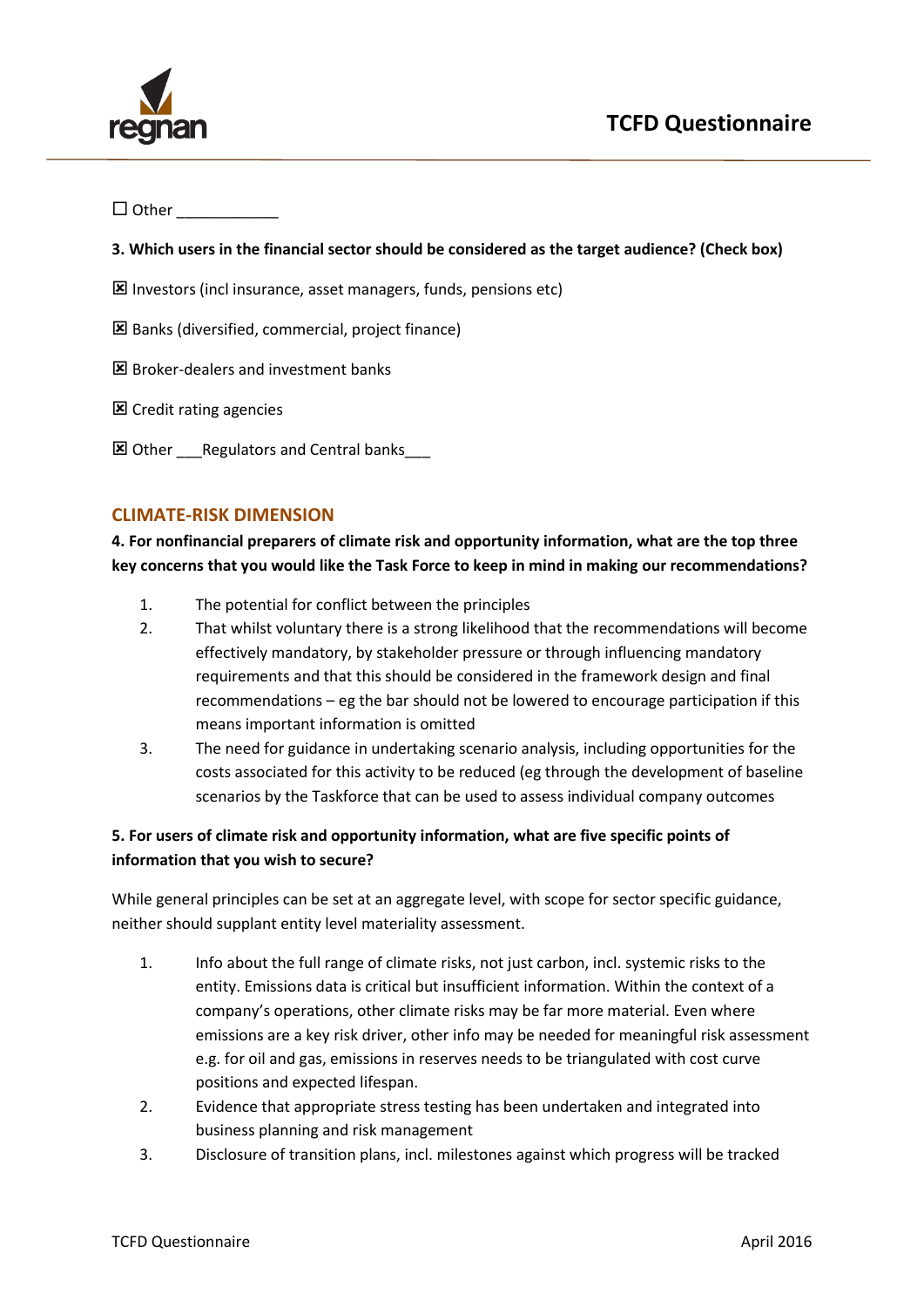

4. Improved scope 3 reporting - diversity of current practice impairs comparisons and can be misleading by omission (most material sources are often excluded)

# **6. Are there any best-practice disclosures of climate risks by companies that you would like to bring to our attention? What specific climate elements of this disclosure would you like to highlight? (Please limit to two examples)**

We would draw the Taskforce's attention to two current examples of disclosures from within our research universe (S&P/ASX200), climate resilience reporting from property company Stockland and portfolio analysis undertaken by BHP. Both are leading current examples of disclosures on broader climate risks. Both provide clear disclosures as to the source information used and the internal governance mechanisms in place. Stockland's disclosure also includes performance against targets.

### **7. "Transition Risk" in terms of climate is an evolving term. How would you define this risk? What specific disclosures would help measure it?**

There are 2 dimensions to this risk:

- 1. Failure to transition resulting in catastrophic climate change
- 2. Transition occurs in a way that is dislocating to large sections of the economy, resulting in significant market failure that impacts the global economy

Whilst these should not be considered to be mutually exclusive the current definition from the FSB does not appear to overtly consider the first dimension.

Many of the disclosures that would assist in effective measurement relate to resilience more broadly and are outside of the current scope of the TCFD. Measures more in scope include:

- Whether transition risk is considered within an organisation's business planning and risk management
- Whether appropriate signposts have been identified and are monitored (with respect to timeliness and at appropriate levels within the organisation)
- Disclosure as to whether current activities are compatible with a net carbon neutral economy, and details of transition plans where they are not

### **8. Which three sectors do you think most exposed to climate risks? For these sectors, how are physical, transition, and liability risks best measured and reported?**

- Energy (greatest transition risks)
- Finance (indirectly exposed to the majority of climate risks)
- Materials (diverse nature of this category includes both physical risks as well as elevated market risk for some components e.g. mining)

Scenario planning would provide a robust view of potential outcomes for these sectors, coupled with the disclosure of transition plans where current activities are inconsistent with a net carbon neutral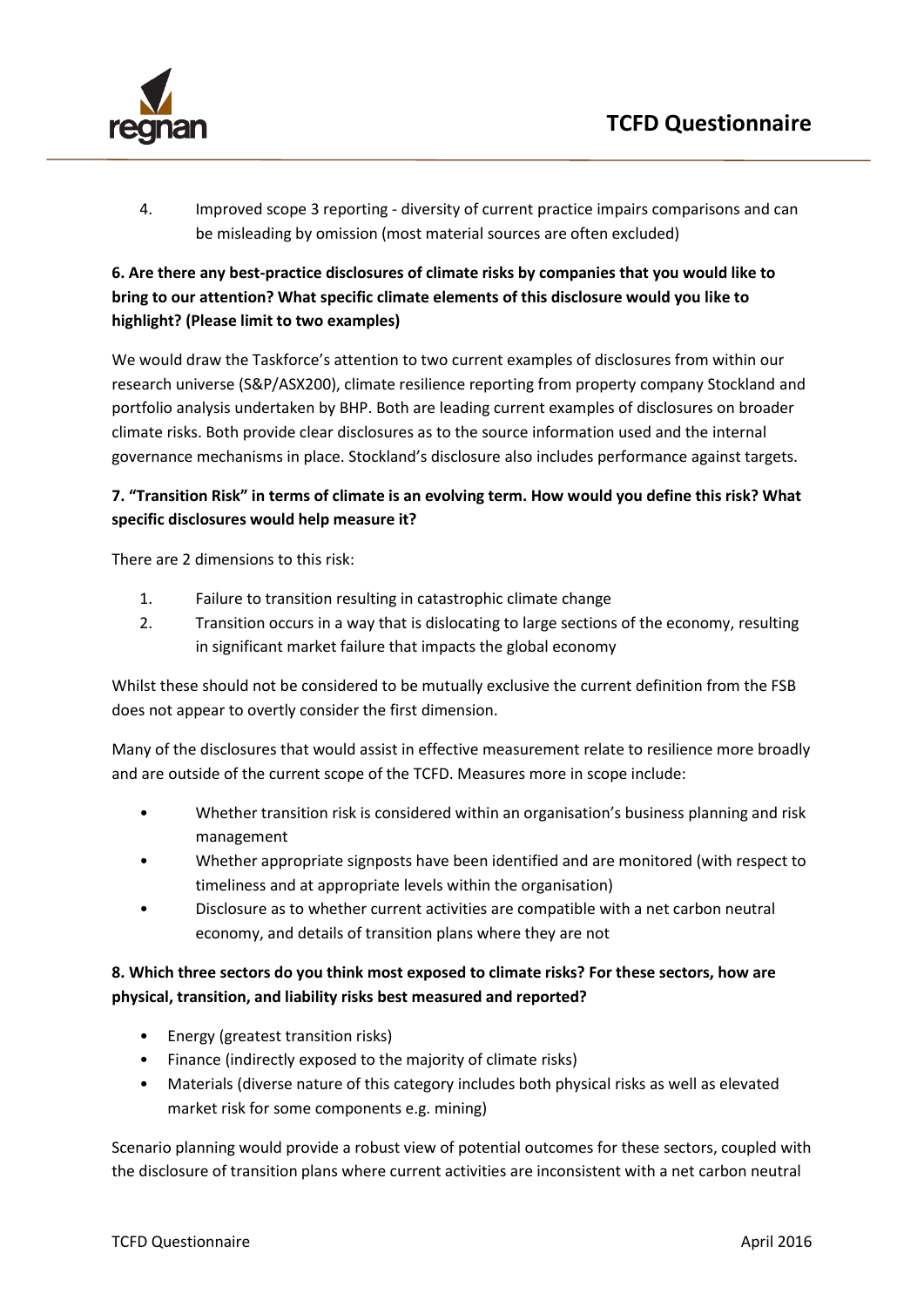

economy. The scenarios should be internally consistent with respect to the treatment of physical, transition and liability risk.

## **9. How should the task force consider the challenge of aggregate versus sector-specific climaterelated financial risks and opportunities?**

Whilst aggregate level measures will play an important role in measuring systemic risks and opportunities these need to be balanced against the disclosure of risks to individual organisations. This is particularly relevant to assessments made by the financial sector (including lending and equities). There are often important differences between sector peers, in the nature of the risks faced and the capacity for transition. Even a sector focus (in preference to aggregate) is problematic and may lead to the most important things for a particular company not being considered.

Ultimately both views play an important role for different audiences. An option may be to address at the aggregate level and provide additional supporting guidance as to how these requirements might be meaningfully interpreted at the sector level. But sector guidance should not supplant entity level materiality assessment. The principles based approach proposed should be supportive of this.

## **10. Is there a role for scenario and sensitivity analysis—for the nonfinancial and/or financial sectors? Please provide three specific examples.**

Yes, particularly for the financial sector with its economy-wide exposures but also others. The evolving state and understanding of climate change means that techniques for decision making under uncertainty should be central.

Scenarios should be comprehensive and internally consistent considering the physical and other impacts the emissions scenarios implies to ensure full consideration of the risks and opportunities.

It would be useful for the taskforce to promulgate the value of scenario analysis and advance an expectation that a range of plausible scenarios be examined and reported. While climate scenario thinking is gaining traction, companies often focus on a central case supportive of current strategy. This is potentially misleading to less expert report users, and more concerningly this limited thinking may be fed into internal risk analysis.

We are yet to see best practice but call out BHP as one of the first comprehensive attempts within our research universe (S&P/ASX200).

## **ASSET-CLASS DIMENSION**

**11. Which are the key asset classes that require initial attention? Are there any gaps that we should focus on? Within this, what are the top two priorities for action?**

区 Equities

 $\square$  Fixed income

区 Commodities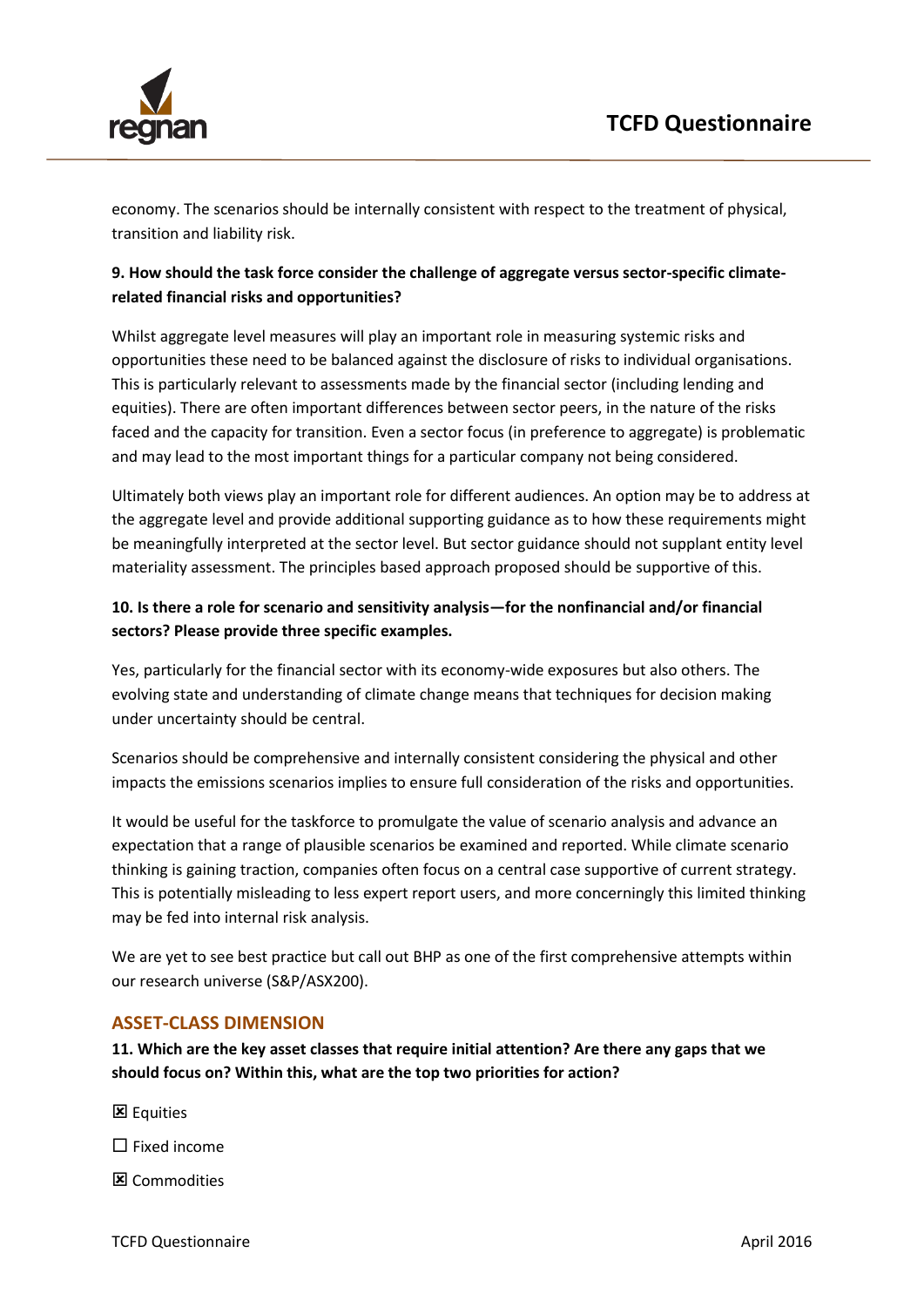

- **E** Project and infrastructure finance
- $\square$  Real estate
- $\square$  Private equity
- **区** Loans and other bank financing
- $\Box$  Other

#### *Priority for Action 1*

Scope 3 emissions within the finance sector, most notably bank loans and equities. In particular how their de-risking efforts are performing relative to changes in the economy overall, including but not limited to decarbonisation.

#### *Priority for Action 2*

Disclosure of second order exposures remain a significant reporting gap with the quality of information reported dropping significantly for risks outside of the operational control of the organisation. This includes lifecycle emissions considerations as well as broader risks within the supply chain.

### **INTERMEDIARY/USER SCOPE**

**12. Considering the breadth of services the capital supply chain provides, please provide up to three examples of leading work (research or other) from sell-side brokers' investment recommendations, listing rules of stock exchanges, portfolio management and stewardship examples by fund managers, fund-manager recommendations by consultants, or others we should consider.**

-

**13. Please identify three examples of existing disclosure practices on climate risk and opportunities that you consider to be effective by investment banks, stock exchanges, investment managers, investment consultants, or asset owners. Please indicate the preparer and type of disclosure.**

-

**14. How can climate risk information be simply summarized for retail investors? What standards or mechanisms exist for assuring end investors that climate risks and opportunities have been considered in the way that their savings and investment and pension products have been managed?** 

Whilst important to provide transparent information in a way that is compelling and engaging for retail investors care should be taken not to oversimplify the issues – for instance a single portfolio emissions number that does not reflect the full lifecycle emissions of the portfolio nor the specific approach of the fund (for instance where the emissions of the portfolio are low but climate change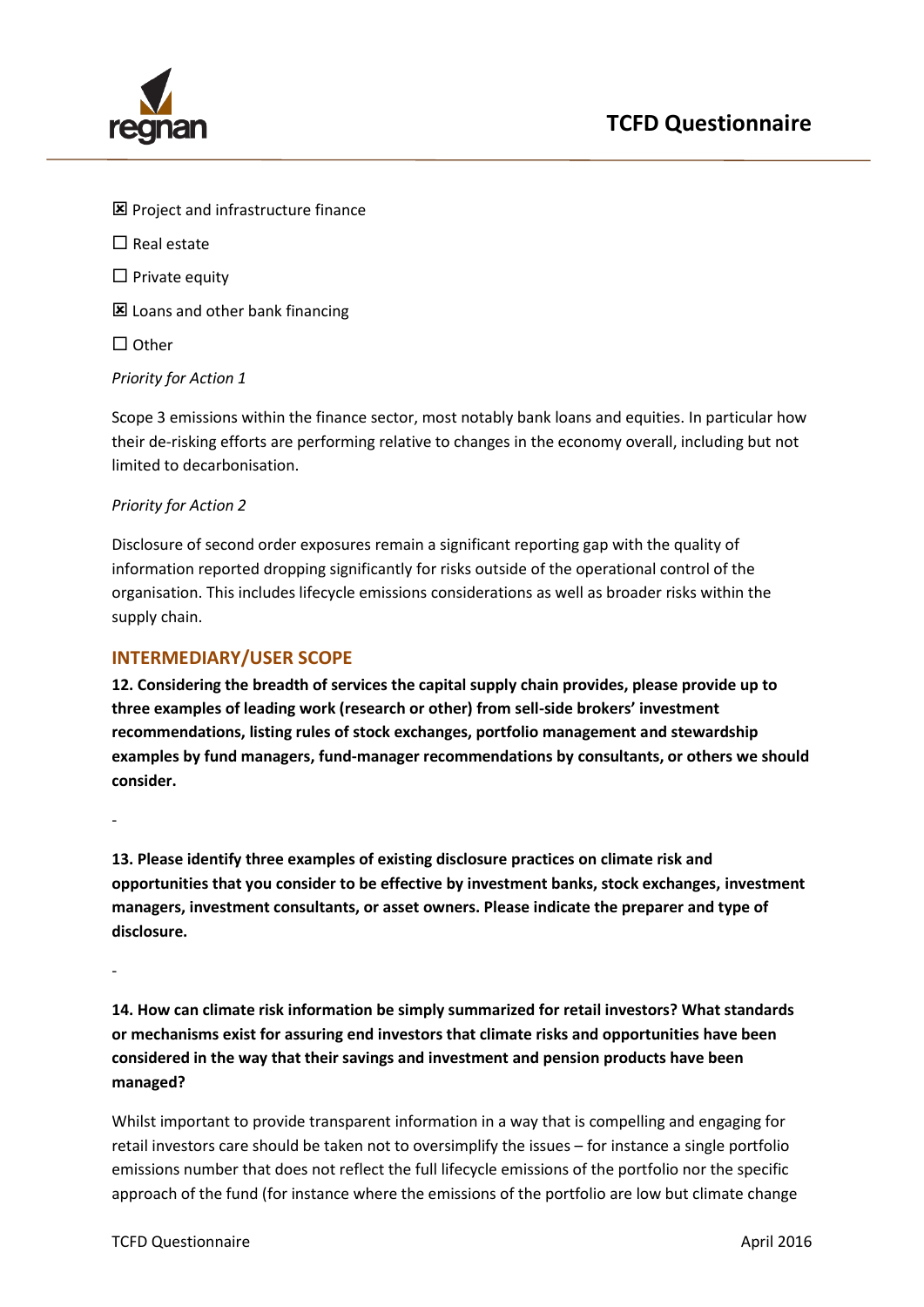

factors are not considered). This has the potential to be misleading and potentially result in unintended consequences. There is also a risk that reporters will manage to this number rather than addressing the real underlying risks.

A first step for consideration would be clear disclosures on whether and how climate change risks are considered in the investment process. Such information should be presented in a way that this easy to find and understand on the part of the user, rather than merely being included within compliance orientated product disclosure statements.

### **MACRO SCOPE**

**15. In conducting macroeconomic analysis, what are the top three key measures of macroeconomic climate risk performance when seeking to measure the extent to which the global economy is transitioning towards net-zero emissions?**

- Assessment of the proportion of the global carbon budget used would be beneficial in assessing the current state of transition
- Emissions intensity of GDP also has the potential to provide a useful measure as to the extent to which economic growth has been decoupled from emissions.
- Emissions by sector, enabling a view of how organisations are performing relative to systems growth, for both individual sector participants and those that finance them.

**16. One way to measure transition risk is by considering disclosures based on sector/market scenario analysis. What scenario planning work is currently available in this area?**

**17. The United Nations Framework Convention on Climate Change five yearly "global stocktakes" seek to establish in part whether financial flows are consistent with the less-than-two-degree scenarios. Are there any climate-risk disclosure recommendations that would appropriately feed into such an effort?** 

### **LOOKING AHEAD**

-

-

#### **18. How should the Task Force define "success"?**

The ultimate test will of course be if financial stability is maintained as the global economy decarbonises. Interim goals would potentially include:

- Prevalence of climate risk assessment and disclosures across industries and increased decision relevance of reported info
- Consideration of climate risks and transition planning occurring at senior levels within organisations
- Greater understanding and focus on this issue on the parts of governments and central banks around the world